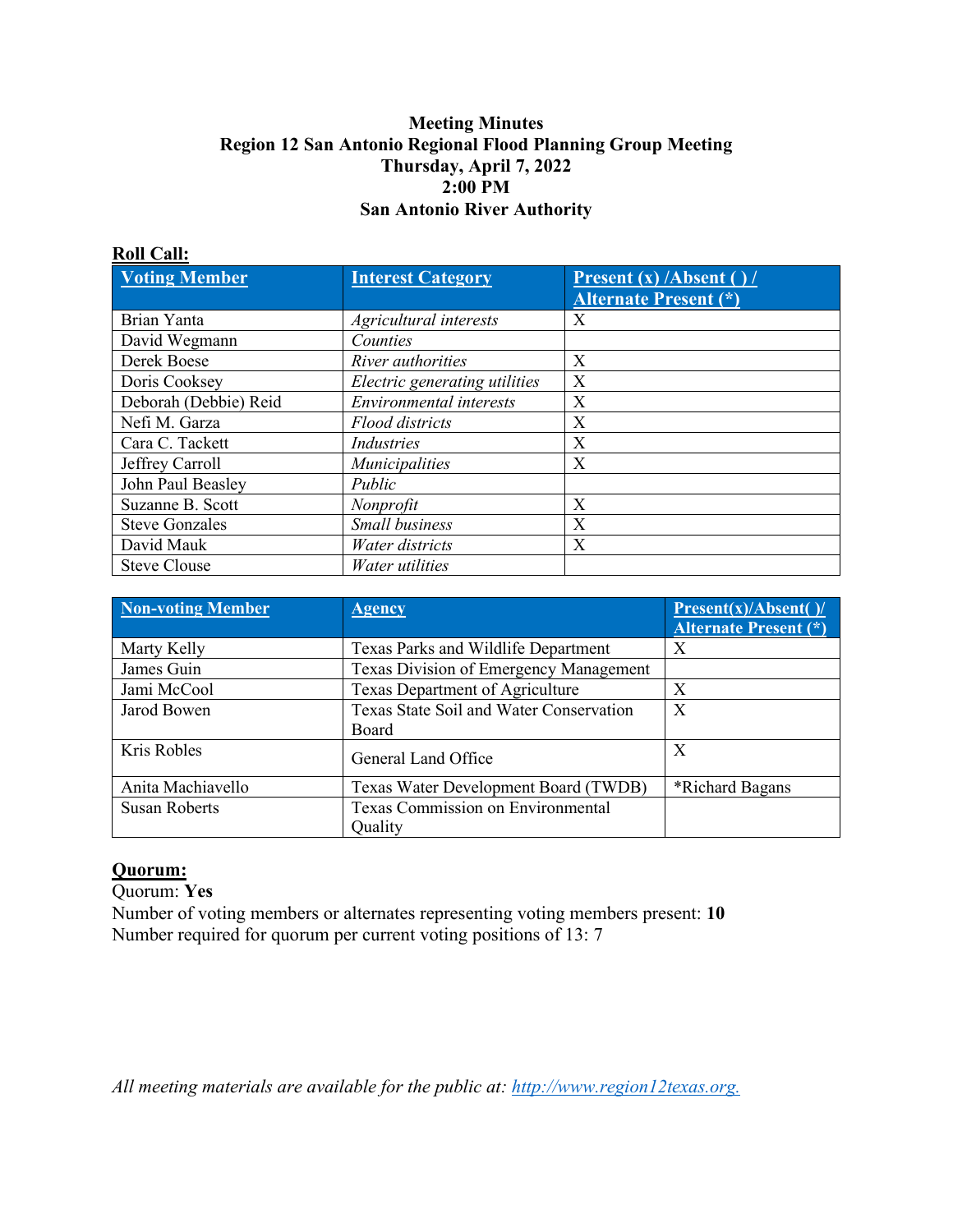#### **AGENDA ITEM NO.1: ROLL CALL**

Ms. Kendall Hayes, San Antonio River Authority, called the role and confirmed a quorum.

### **AGENDA ITEM NO.2: PUBLIC COMMENT – LIMIT 3 MINUTES PER PERSON**

No public comments.

## **AGENDA ITEM NO.3: APPROVAL OF THE MINUTES FROM THE PREVIOUS SAN ANTONIO REGIONAL FLOOD PLANNING GROUP MEETING (REGION 12)**

Ms. Reid motioned to approve the minutes. Mr. Boese seconded the motion, motion passed.

## **AGENDA ITEM NO.4: COMMUNICATIONS FROM THE TEXAS WATER DEVELOPOMENT BOARD (TWDB)**

Mr. Bagans provided an update on behalf of TWDB. The March  $7<sup>th</sup>$  Deliverable was deemed administratively complete. Draft Regional Flood Plan is due August  $1<sup>st</sup>$  and the 30-day public comment period can be after the due date.

### **AGENDA ITEM NO.5: CHAIR REPORT**

Chair Garza reiterated the successful technical supplement passing through TWDB's first review. He brought to the RFPG's attention local city news. San Antonio City Council has requested the creation of a citizen's group to assist the city in prioritizing draining projects within the city of San Antonio.

### **AGENDA ITEM NO.6: UPDATES FROM REGION 12 SUBCOMITTEES**

Mr. Boese provided an update on the Technical Subcommittee's progress on Task 3B metrics. Ms. Scott provided an update on the Outreach Subcommittee's discussions on outreach goals and summer outreach programs. She added that the subcommittee is analyzing the list of outreach contacts to ensure that all areas are covered.

## **AGENDA ITEM NO.7: DISCUSSION AND APPROPRIATE ACTION REGARDING TASK 3B**

Chair Garza opened the floor for comments and questions on individual goal items. Ms. Reid asked how the goals will be recorded and measured over the course of the term. Mr. Bagans explained that the main purpose of the goals for each region is to set standards for the projects that the RFP will suggest.